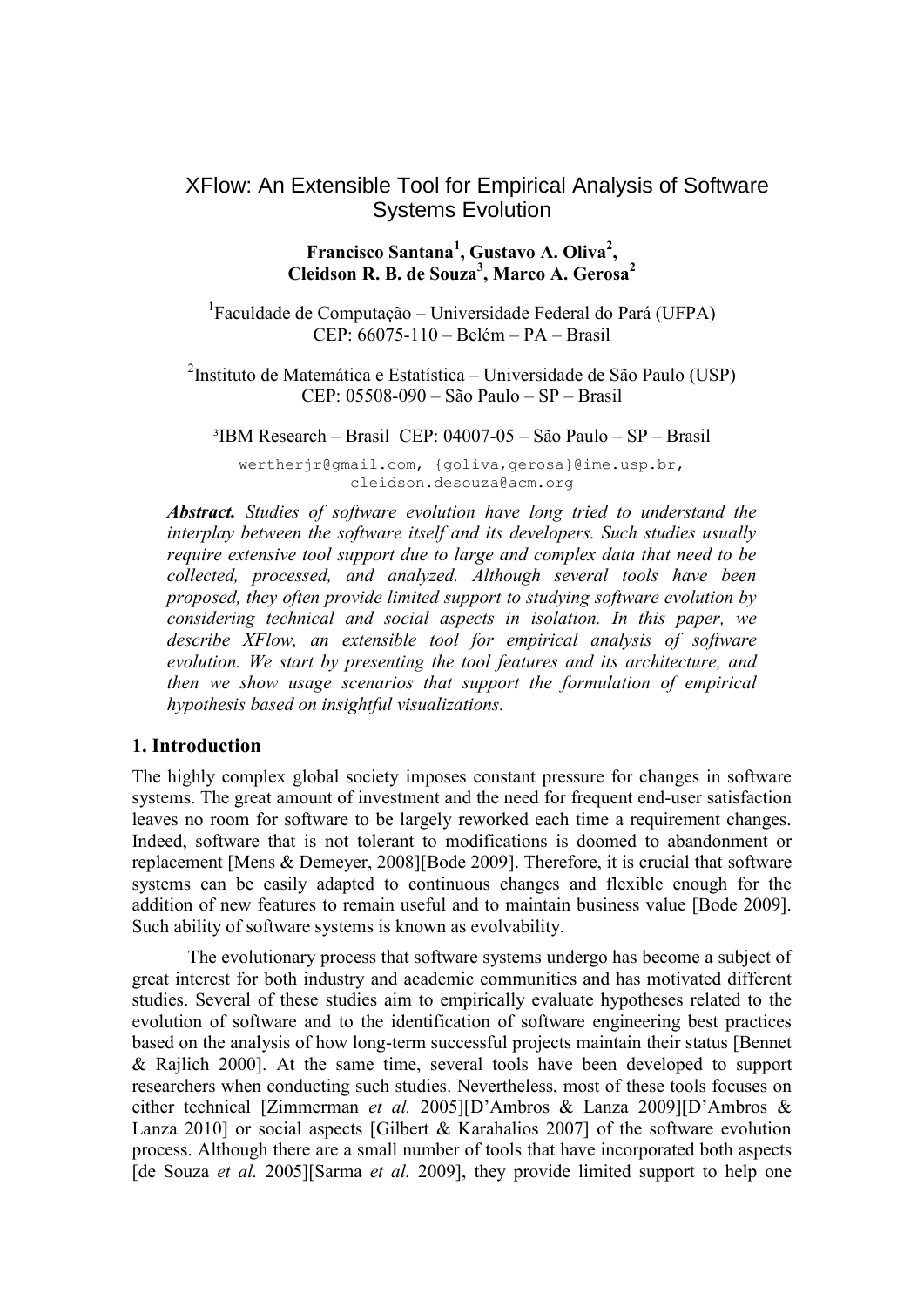investigate the relationship between the technical and social aspects. This poses a serious threat to the validity of these works, since previous works have noted that there is a close relationship between the software structure and the social structure of the organization involved in its development [Conway 1968][Parnas 1972].

In this paper we present XFlow, an extensible and interactive tool aimed to provide a comprehensive analysis of the evolution of software projects by mining software repositories. This is done taking into account both social and technical aspects of the software system. By bringing together these two views, we expect to support exploratory case studies that call for a deeper understanding of software evolution aspects such as: software architecture decay over time; the effects exercised by architectural decisions over the software project; developers' participation level, role changes, and knowledge about the system. In this sense, the tool can be employed to assist in the formulation and test of hypotheses. Hence, we show illustrative scenarios involving FLOSS systems where the proposed tool was employed to aid in the investigation of (i) how teams deal with the departure of key people, and (ii) how new features are accommodated in the software.

XFlow was built inspired in our earlier prototype tool, TransFlow [Costa *et al.*  2009], and took advantage of all lessons learned during the development and use of the latter. In particular, XFlow's architecture was designed to improve performance and address new requirements that arose while conducting empirical studies in open source software development [*ibid*.]. XFlow collects data from version control systems, then identifies dependencies and evaluates metrics over the collected data, and finally presents interactive visualizations depicting the entire software project chronologically.

The rest of this paper is organized as follows. In Section 2, we introduce the basic concepts that comprise the foundation of XFlow. Section 3 presents the tool design rationale and its visualization schemes. In Section 4, we show usage scenarios that highlight the tool ability to provide insightful information in exploratory case studies. In Section 5 we discuss the related work and, finally, in Section 6 we state our conclusions and plans for future work.

### **2. Background**

Software repositories contain a plethora of information about the underlying software and the associated development process. Mining Software Repositories (MSR) is the research area concerned with the analysis of large amounts of data available in software repositories to uncover valuable information about software systems and projects.

In the following subsections, we briefly introduce the MSR area and situate XFlow within it. Afterwards, we describe the concepts of Logical Dependencies [Ball *et al.* 1996] and coordination requirements [Cataldo *et al*. 2006], both of which have inspired the design and construction of XFlow.

#### **2.1.Mining Software Repositories**

Mining Software Repositories (MSR) is a research topic in Software Engineering that focuses on the application of Data Mining techniques to software projects' historical data to provide a better understanding and support predictions about the software itself and its context [Ball *et al.* 1996][Koch, 2007][Olatunji *et al.* 2010]. For instance, MSR can aid in enhancing software development processes, indicating a developer's special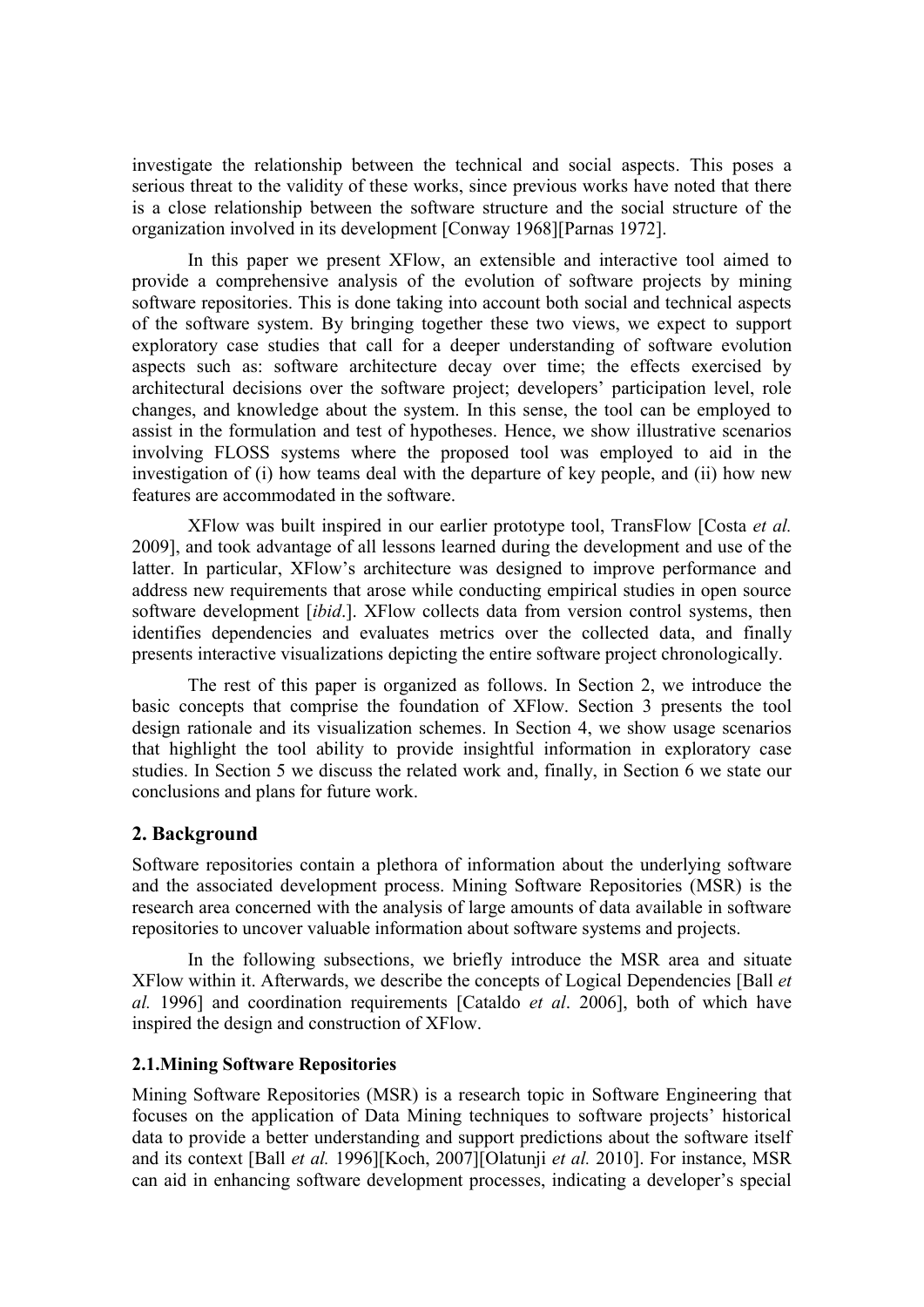proficiency and locating change patterns throughout source code files [Zimmerman *et al.* 2005]. Software repositories include: source code version control systems (VCSs), bug-tracking systems, and communication archives (e.g., discussion forums and emails) [Kagdi *et al*. 2007].

Kadgi *et al.* (2007) created a four-layered taxonomy to characterize MSR approaches in the context of software evolution. The authors claim that such taxonomy is sufficiently expressive and effective. The top layer (*software evolution*) regards the typical objects of study in MSR investigations: change characteristics of the high-level properties of a software system, detailed changes in the artifacts themselves, or both. The next layer (*purpose*) concerns the type of questions answered by such studies: market-basket questions (*if A occurs, then what else occurs on a regular basis?*) and prevalence questions. Instances of prevalence questions include metrics (e.g., how many times was method 'foo' modified?) and boolean queries (e.g., was method 'foo' removed from class A?). The subsequent layer (*representation*) refers to the type (e.g., physical), granularity (e.g., system, files, classes), and expression of the artifacts and their differences. Finally, the bottom layer (*information sources*) depicts the elements that are naturally available in software repositories and those that are derived and need to be made available to support MSR studies.

Regarding the first layer, XFlow supports the analysis of both software highlevel properties and detailed changes in artifacts. In a similar fashion, XFlow comprises both market-basket questions (e.g., detection of logical coupling, see next section) and prevalence questions (e.g., lines of code added or removed per file in a commit). Although XFlow mines Subversion (SVN), which is limited to a physical-level representation of source code (i.e., file and line numbers), it is able to represent information from sources in terms of files and developers. Finally, in relation to the bottom layer, XFlow operates on source code and metadata obtained from commit log messages.

#### **2.2. Logical Dependencies and Coordination Requirements**

A dependency is a semantic relationship that indicates that a client element (usually compilation units, such as classes and packages) may be affected by changes performed in a supplier element [Booch 2007]. Logical dependencies are implicit dependencies between software artifacts that evolved together and, thus, are linked to each other, although not necessarily structurally related [Ball *et al.* 1996], [Gall *et al.* 1998]. These artifacts are connected from an evolutionary point of view, i.e., they have often changed together in the past, so they are likely to change together in the future. In a nutshell, logical dependencies occur whenever two artifacts are frequently co-changed. Unlike structural dependencies, this technique can spot dependencies between any kind of artifact that composes the system, including configuration files (such as XML and property files) and documentation.

Using the idea of logical dependencies, [Cataldo *et al*. 2006] proposed the concept of coordination requirements (CRs) to denote the relationship between the technical dependencies (which comprises both structural and logical dependencies) of a software system and the structure of the development work to construct such system. CRs are expressed in a developer-by-developer matrix that represents the extent to which pair of developers needs to coordinate their work. XFlow supports the calculation of the CR measure by implementing this approach.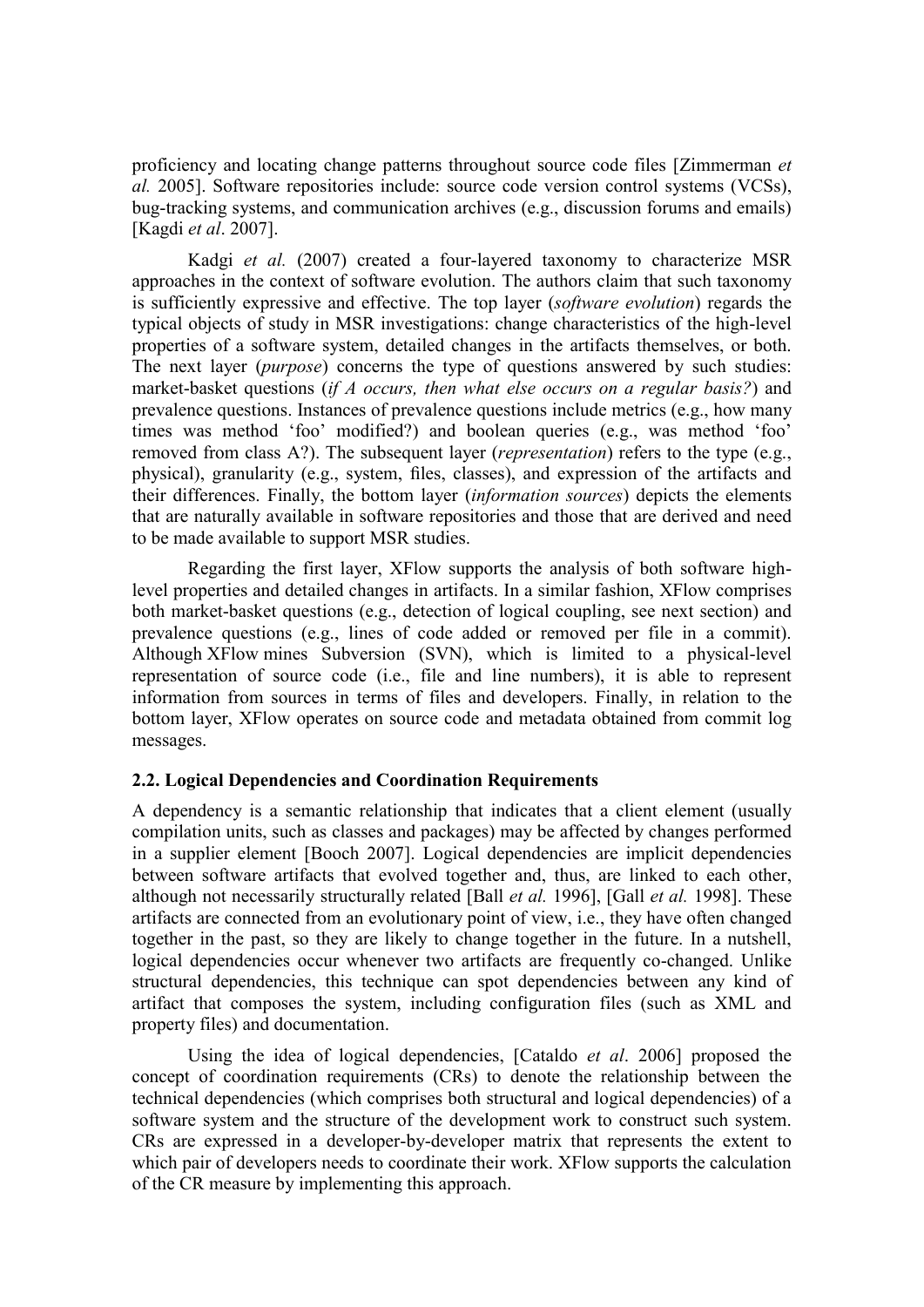## **3. XFlow**

XFlow is an extensible tool developed entirely in Java whose main goal is to support empirical software evolution analyses by considering both social and technical aspects. By supporting both aspects, the tool aims to assist researchers in formulating and testing hypotheses by observing the evolution of different software projects.

### **3.1.Design Rationale**

**Focus on supporting empirical research.** Even though XFlow can be used for several purposes (e.g., improve developers awareness or suggest changes to classes), the focus on supporting research in Software Evolution was set as a fundamental project decision.

**Do not discard or repeat anything previously done.** The tool is able to stop and resume each processing stage at will, allowing one to increase the amount of information available for a determined project as the project itself grows over time. XFlow also enables the observation of previously collected data from different perspectives by the application of different filters on the original data or by applying different statistical support and confidence rules [Zimmerman *et al.* 2005].

**Keep it light.** As previous related work has stated [Bevan *et al*. 2005], software repositories offer several challenges on data mining due to the large amount of computational resources required to handle them. To address such problems, XFlow counts on a light structure to map dependencies that not only requires less memory to operate, but is also efficiently represented on Database Management Systems (DMSs).

**Flexibility as a key to achieve completeness.** While designing XFlow, several questions (e.g., which coupling detection method is more efficient? which visual layout is more appropriate to represent dependencies between entities?) were raised. Since we believe that there is no absolute answer to these questions, one of XFlow's main features is its architectural extensibility, which enables new modules to be easily *plugged* in the tool. XFlow's flexible architecture [\(Figure 1\)](#page-4-0) offers developers hooks to implement new functionalities with little or no impact on already implemented modules.

**Filter and customize.** Since researchers can easily be overwhelmed by the sheer amount of data regarding the evolution of a software project, another feature of XFlow consists in providing users with the ability to analyze only a subset of the data. In other words, the tool enables the use of multiple filters at different stages during the processing of the project. These filters limit data collection to contributions between specified dates or revisions or to specific repository folders or source code artifacts. It is also possible to select specific visualizations or metrics.

### **3.2.Visualizations**

Currently, there are five different visualizations available on XFlow associated with a set of filtering mechanisms and controls. This plurality of options enables the visualization of software evolution aspects according to different perspectives and levels of abstraction, thus aiding in software comprehension and complexity management. In particular, by following Ben Shneiderman's visualization mantra "overview first, zoom *and filter, then details on demand"* [Shneiderman 1996], we designed XFlow to handle complexity and overcome some of the obstacles that pose difficulties and hinders empirical research in software evolution.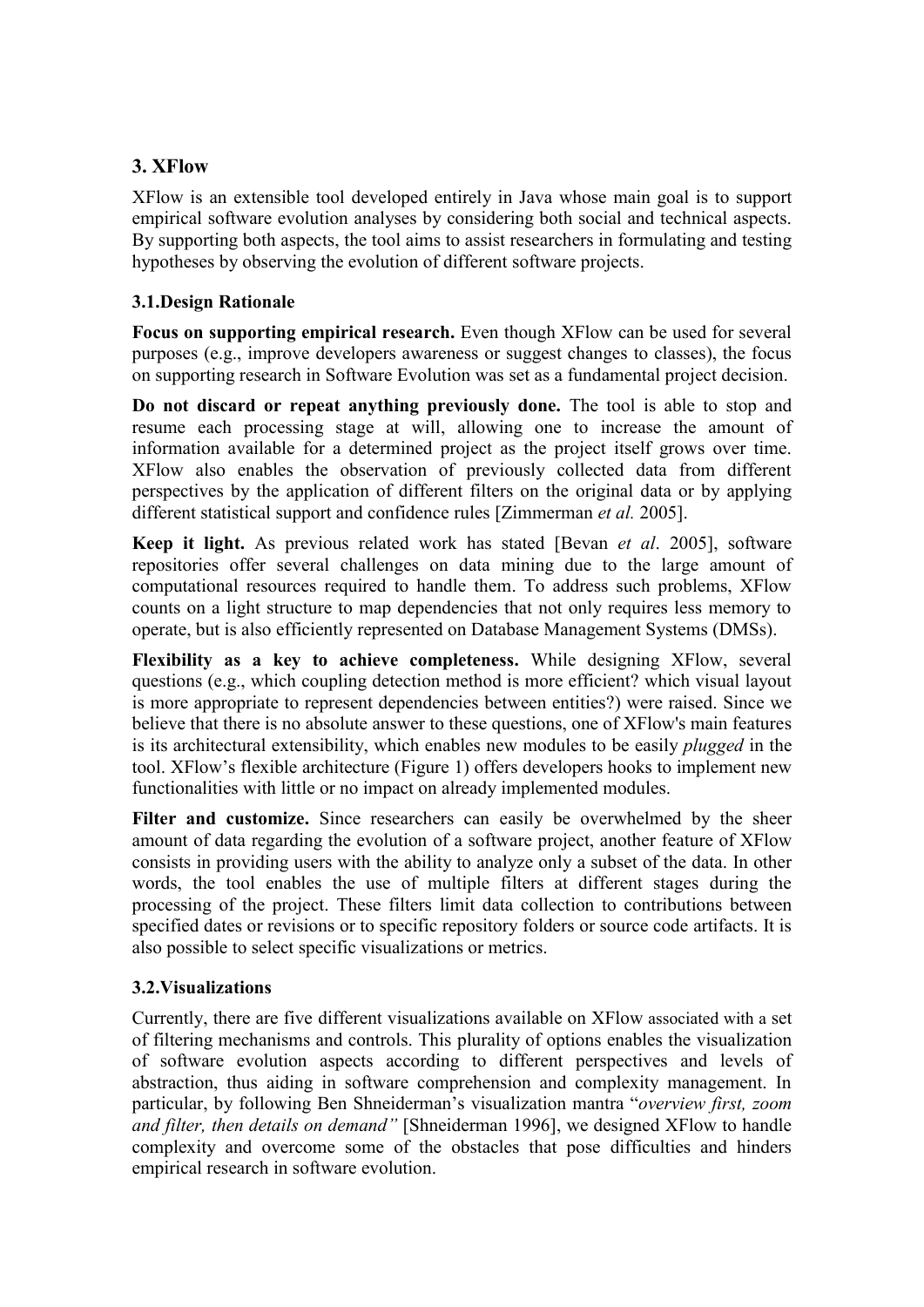

**Figure 1. XFlow's simplified architectural model.**

<span id="page-4-0"></span>Four of the visualizations implemented were inherited from TransFlow, and will be just briefly mentioned. i) *Line Visualization* [\(Figure](#page-4-1) 2): presents a line chart that compares two variables along a two-dimensional Cartesian system. It enables researchers to identify trends and make predictions. ii) *Graph Visualization*: shows dependencies between any combination of XFlow entities (developers and artifacts) in a Prefuse graph structure [Heer *et al.* 2005], where each entity is represented as a vertex and the edges represent the dependencies between them (thickness indicates dependency degree). This visualization is particularly useful for the investigation of socio-technical networks of a software project (Section 4). iii) *Scatterplot Visualization* [\(Figure 3\)](#page-5-0): shows correlation between variables by plotting a collection of points. Each point represents a commit, and receives a specific color for each developer. This visualization enables the investigation of the contributions made by a single developer (e.g., if they have reached the core files of the investigated system). iv) *TreeMap Visualization*: uses nested rectangles to display information with hierarchical characteristics. XFlow employs TreeMaps to present packages and artifacts (files) in a scalable manner, i.e. the tool is able to accurately portray the system's whole structure at a given time and for specific developers (Section 4). For further details on these visualizations, please refer to [Costa *et al.* 2009].



**Figure 2. Line Visualization**

<span id="page-4-1"></span>The novelty amidst visualizations comes in the form of the *Activity Visualization* [\(Figure 4\)](#page-5-1). This visualization is composed of a bar chart and a stacked area chart, both receiving colors to visually distinguish developers. The bar chart depicts the developers' contribution period (since they entered the project until they left it), while the stacked area chart presents the degree of contribution made by those developers in the form of a metric (e.g., *number of commits per month* or *number of artifacts modified per week*),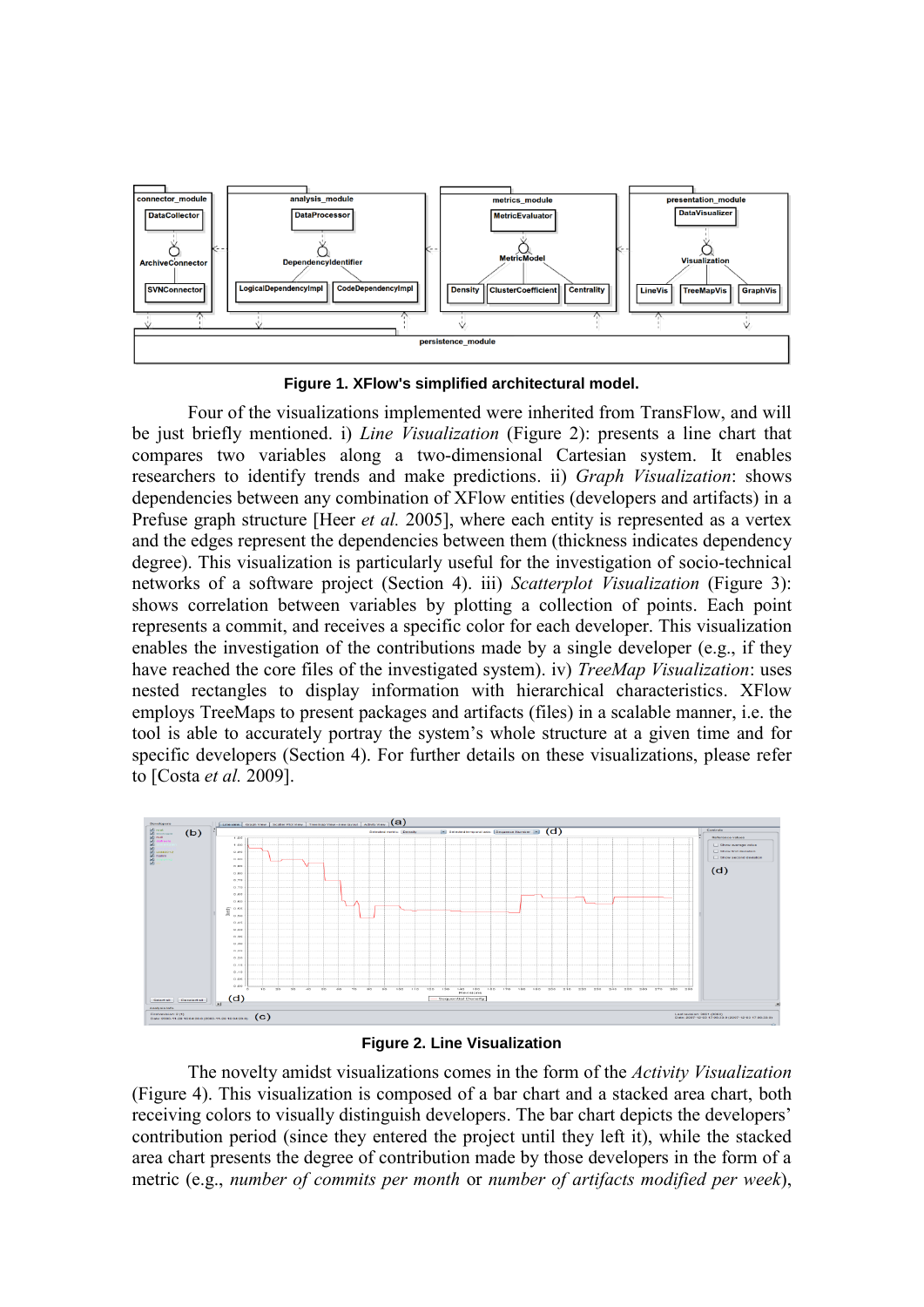with the actual value of the metric being indicated by its area on the chart. This visualization enables users to quickly glance the activity history in a software project.



**Figure 3. Scatterplot Visualization Figure 4. Activity Visualization**

<span id="page-5-1"></span>

<span id="page-5-0"></span>Finally, XFlow offers a set of filters and controls to customize the visualizations and help users to focus on specific details of a project. The *visualizations tabs* [\(Figure](#page-4-1) **[2](#page-4-1)**a) aggregate tabs for all user-desired visualizations, and enable a user to quickly switch between visualizations. XFlow also offers common and specific controls to filter data displayed on visualizations. Common controls are filtering mechanisms shared by all visualizations, making possible to easily study a period of interest under the same conditions by forcing the same filtering parameters to all visualizations, being currently implemented in the form of the developers' pane and the analysis info bar. The *developers pane* [\(Figure](#page-4-1) 2B) is a common controller that lists all developers that contributed to project in the time interval specified during the analysis setup, and allows users to interact with visualizations by selecting which developers are relevant to the research being conducted, allowing further exploration of developers' evolution and their impact on the project. The *analysis info bar* [\(Figure](#page-4-1) 2C) is also a common controller, displaying general information about the analysis and contains a slider that enables users to focus on a given period of time. In each visualization there are three areas for *specific controls* [\(Figure](#page-4-1) 2D). These controls enable the user to further filter data, display references values, or simply choose an appropriate layout to the task in hand, available only for the currently observed visualization.

### **4. Using XFlow to Study Software Evolution**

XFlow was designed to provide support to users interested in the comprehension of software evolution in an exploratory context. We expect that by means of analysis and comparison of different software systems, researchers will be able to formulate hypotheses and possibly identify patterns, practices and/or methodologies. In this section, we present usage scenarios for the tool, illustrating how it can be used to help researchers formulate and test hypothesis. The investigated projects are all open source software systems (FLOSS), namely: Apache Lucene, MegaMek, and jEdit.

**Software Socio-Technical Evolution**. XFlow's main feature is the ability to offer users visualizations that depict how a particular software system evolved over time and how each developer contributed to this system. There are numerous exploratory questions that can drive these studies, and so we will focus on a particular question: *how development teams deal with the departure of core developers?*

Although the whole software industry can benefit from learning how to handle with the departure of core developers, this notion is especially important for OSS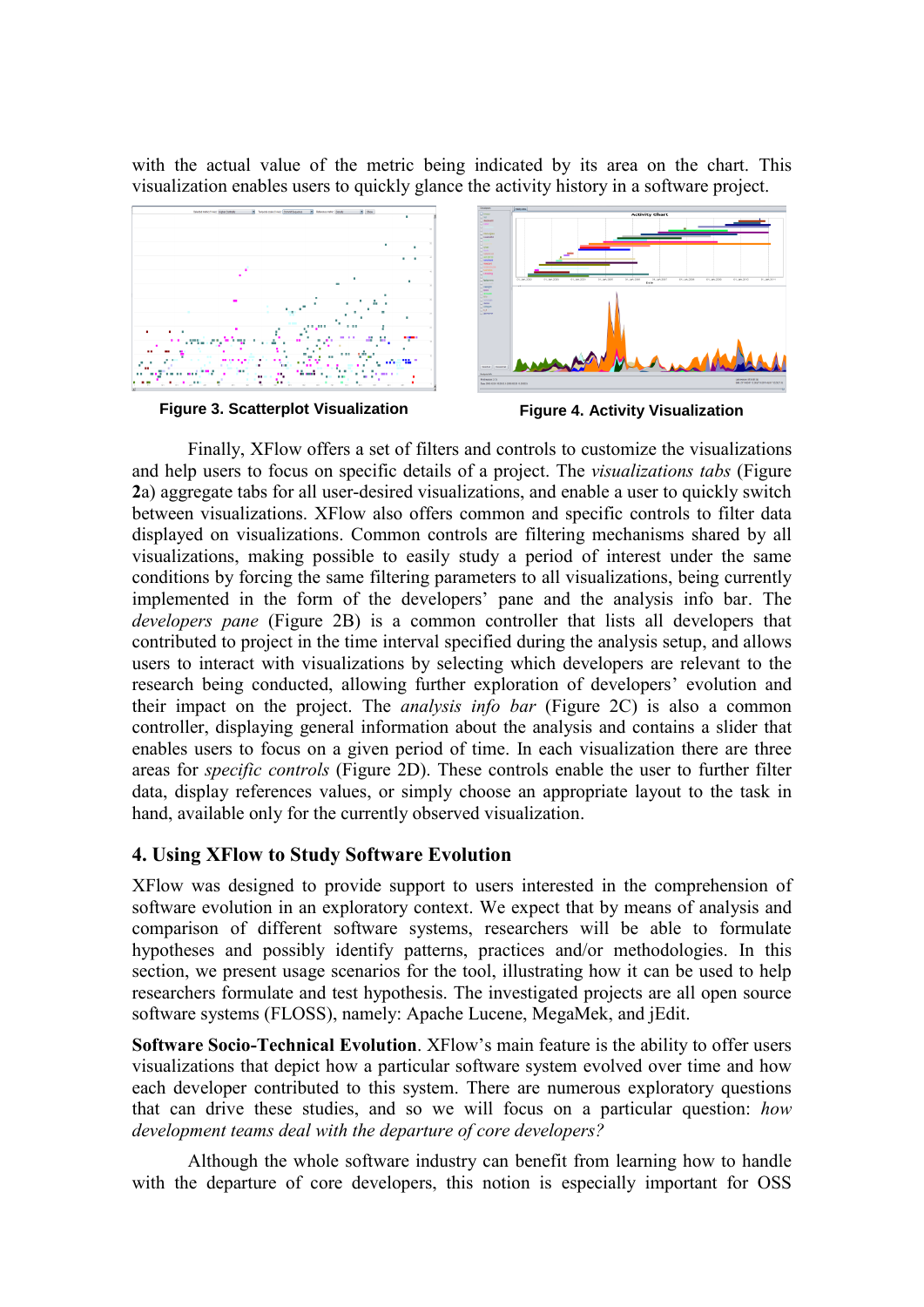projects due to the typical lack of formal commitment in this genre of software development. While for some OSS projects the departure of project's leaders compromises the entire project (e.g. the GIMP project, which suffered from a 20 month's hiatus [Ye & Kishida 2003]), we can see by MegaMek's Activity Visualization (Figure 4) that this particular project went through a smooth leadership transition (Figure 5A). The image, which was filtered to display visual data related to two developers only, reveals that while the project's founder and most active contributor (in terms of commits per month) was abandoning the project, a recently joined developer started to contribute. This new developer would later replace the founder not only in terms of contributions, but also as the project's announced lead developer.

To further observe this role exchange, we present MegaMek's TreeMap Visualization at the time of the founder's last contribution. The set of files changed by the project's founder (Figure 5B) and the to-be leader (Figure 5C) suggests that they've both shared knowledge about parts of the system (rounded square). Moreover, Figure 5D shows that the to-be leader evolved along with the project by increasing and spreading his contributions among diverse modules of the project.



**Figure 5. Project MegaMek analyzed from several perspectives.**

**Architectural Effects on Developers**. XFlow provides several ways to investigate the correlation between software architecture and its effects among developers. By employing XFlow's Graph Visualization, we address the following question: *how a software system grows to accommodate new features?*

Figure 6 illustrates Apache Lucene artifacts dependency graph (A) and coordination requirements (B). It is clear that both are very dense, indicating not only a highly coupled architecture, but also a great need for coordination among projects developers. Consequently, all developers often work on the same set of files. Figure 7, in turn, illustrates jEdit artifacts dependency graph (A) and coordination requirements (B). In this case, the dependency graph is also dense (although "slightly" less than Lucene's), but interesting enough, its coordination requirements is shown as a disconnected graph. This suggests that jEdit developers are "experts" in specific modules or small set of files.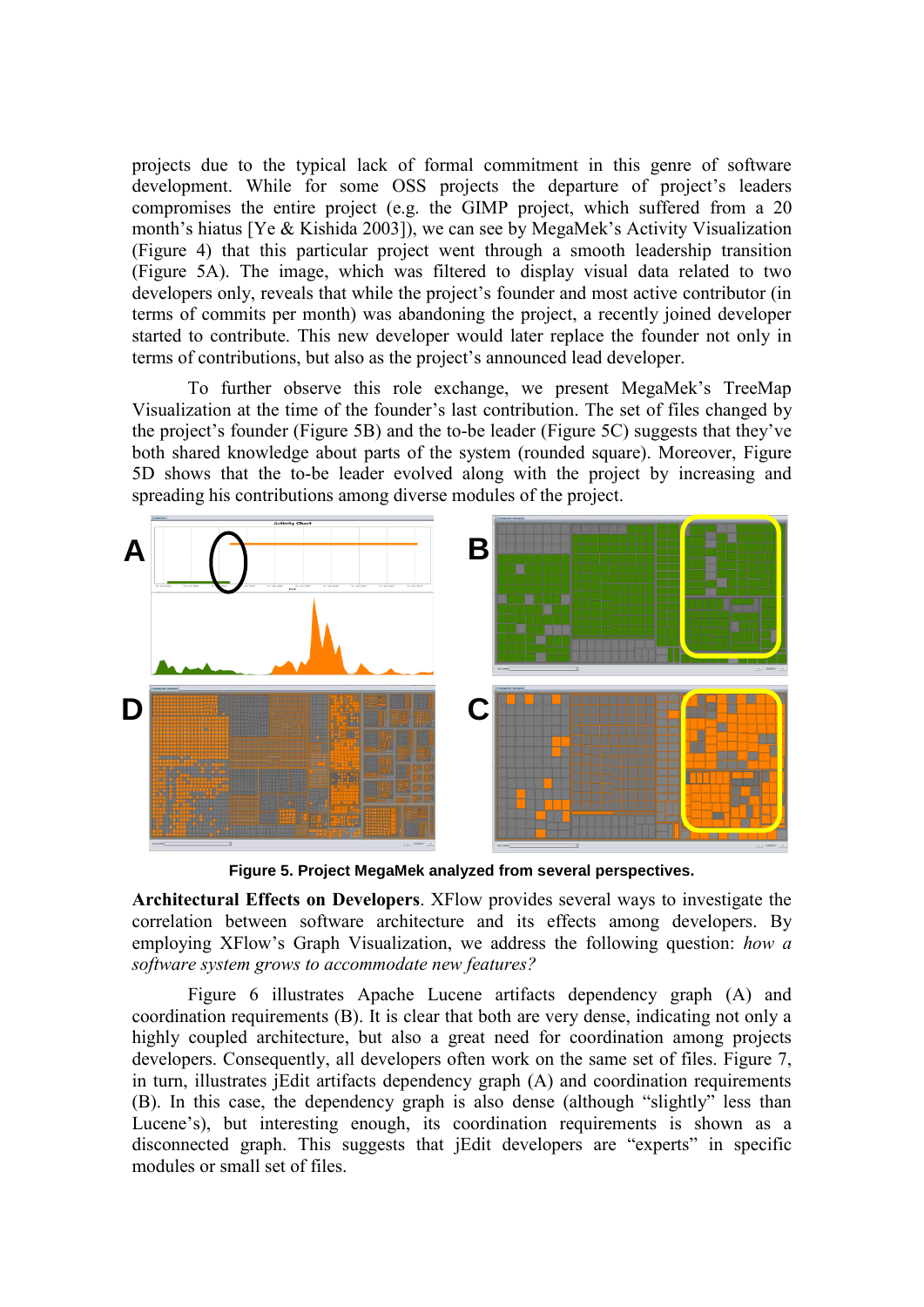

**Figure 6. Apache Lucene Dependencies Graph**



**Figure 7. jEdit Dependencies Graph**

We believe that further investigation of the difference between Lucene and jEdit may help software engineering researchers to understand the design of modular systems and their associated coordination needs.

## **5. Related Work**

A number of previous studies on Software Evolution proposed several tools and approaches to understand how a software system evolved through time, including Augur [de Souza *et al.* 2005], CodeSaw [Gilber & Karahalios 2007], and Tesseract [Sarma *et al.* 2009]. Augur aims to make socio-technical structures visible by displaying software modules, developers and their relationship within the same frame, and has been used to identify core-periphery shifts in open source communities. CodeSaw aims to reveal social dynamics buried in software systems by analyzing source code artifacts and the project's communication that surrounds them, and is able to discover trends and roles amidst software developers by displaying collected data from configuration management repositories and mailing lists. Tesseract is a socio-technical dependency browser that, similarly to CodeSaw, analyzes different project archives to identify numerous relationships between developers in a project and display them on crosslinked views. While these tools offer means to correlate artifact-centric evolution aspects with software developers' evolution, they were not designed with this focus, thus not making it possible to have a full grasp at the relationship between these two views. Furthermore, although both Tesseract and CodeSaw are able to extract information from more repositories than XFlow, they provide limited support for structural analysis of software systems. In turn, our tool offers deeper insight possibilities by evaluating system size, calculating different coupling metrics, and supplying rich interactive visualizations.

Other important, but less related work, include the development of software evolution tools that focus exclusively on the technical or social perspective. The tools in the first category support the investigation of artifacts and source-code dependencies residing in software repositories aiming at of providing insights about the software structure and improving maintainability. Examples of tools in this category include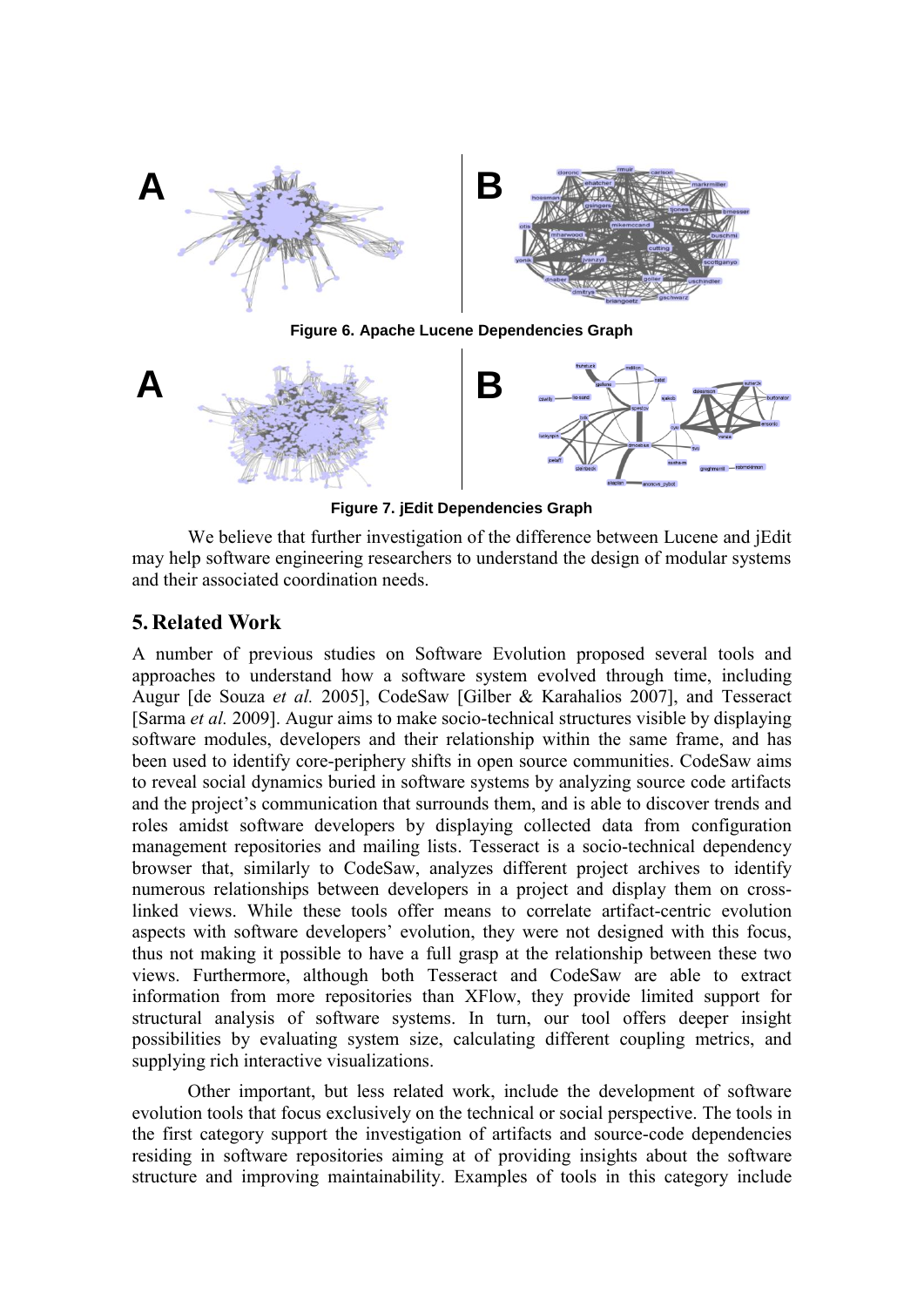eRose [Zimmerman *et al.* 2005] and Churrasco [D'Ambros & Lanza 2010]. Churrasco is a web-based framework that calculates software metrics and logical dependencies over collected data from VCSs, provides different visualizations to support the analysis of such measures, and supports collaboration through the sharing of user-created annotations. eRose is a plugin for the Eclipse IDE that aims to reduce errors due to incomplete modifications in files by mining a locally mirrored CVS repository and offering suggestions and predictions of files that are likely affected by ongoing changes.

The tools in the second category (social perspective) were designed to offer insights about how developers conducted the software development process, aiming to enhance the awareness level of developers or learn from social structures formed over their interactions with each other. Examples of these tools include Ariadne [Trainer *et al.* 2005] and RaisAware [Costa *et al.* 2008], both of them aiming to help developers accomplish their tasks by suggesting coordination requirements.

## **6. Conclusions and Future Work**

In this paper we presented XFlow, an extensible tool whose main goal is to enable interactive investigation of a software project evolutionary process, thus supporting exploratory case studies. XFlow accomplishes such goal by collecting data from configuration management systems, processing it by computing metrics and, finally, presenting five powerful interactive visualizations. We have also presented illustrative usage scenarios involving the analysis of three FLOSS projects, highlighting the tool ability in providing insightful information for the formulation and test of hypothesis.

In addition to conducting studies of software evolution, we plan to extend XFlow in three directions: implementing connectors for others configuration management systems; finishing a structural dependencies identification module that is under development; and proposing and evaluating a new graphical user interface project.

### **Acknowledgments.**

Francisco Santana and Marco Gerosa received individual grants from CNPq. In addition, the first and third authors were supported by the Brazilian Government under grant CNPq 473220/2008-3 and by the Fundação de Amparo à Pesquisa do Estado do Pará through "Edital Universal N° 003/2008".

### **References**

- Ball T., Kim Jung-Min, Porter A., Siy H. (1996) "If Your Version Control System Could Talk …" in Proc. Workshop on Process Modeling and Empirical Studies of Software Engineering, p. 33-43.
- Bennett K.H. and Rajlich V.T. (2000), Software Maintenance and Evolution: a Roadmap, in Proceedings of the Conf. on The Future of Software Engineering, ICSE'00, Limerick, Ireland, ACM Press, pp. 75-87.
- Bevan, J., Whitehead, J. E., Kim, S. Jr., and Godfrey, M. (2005) Facilitating Software Evolution Research With Kenyon. In: *SIGSOFT Softw. Eng. Notes* 177-186.
- Bode S. (2009) "On the role of evolvability for architectural design," in Fischer, S.; Maehle, E.; Reischuk, R. (Hrsg.): INFORMATIK 2009 – Im Focus das Leben. Workshop Modellierung und Beherrschung der Komplexität, GI-Edition Lecture Notes in Informatics (LNI) p. 3256-3263.

Booch G. (2007) Object-Oriented Analysis and Design with Applications, 3rd ed.: Addison-Wesley.